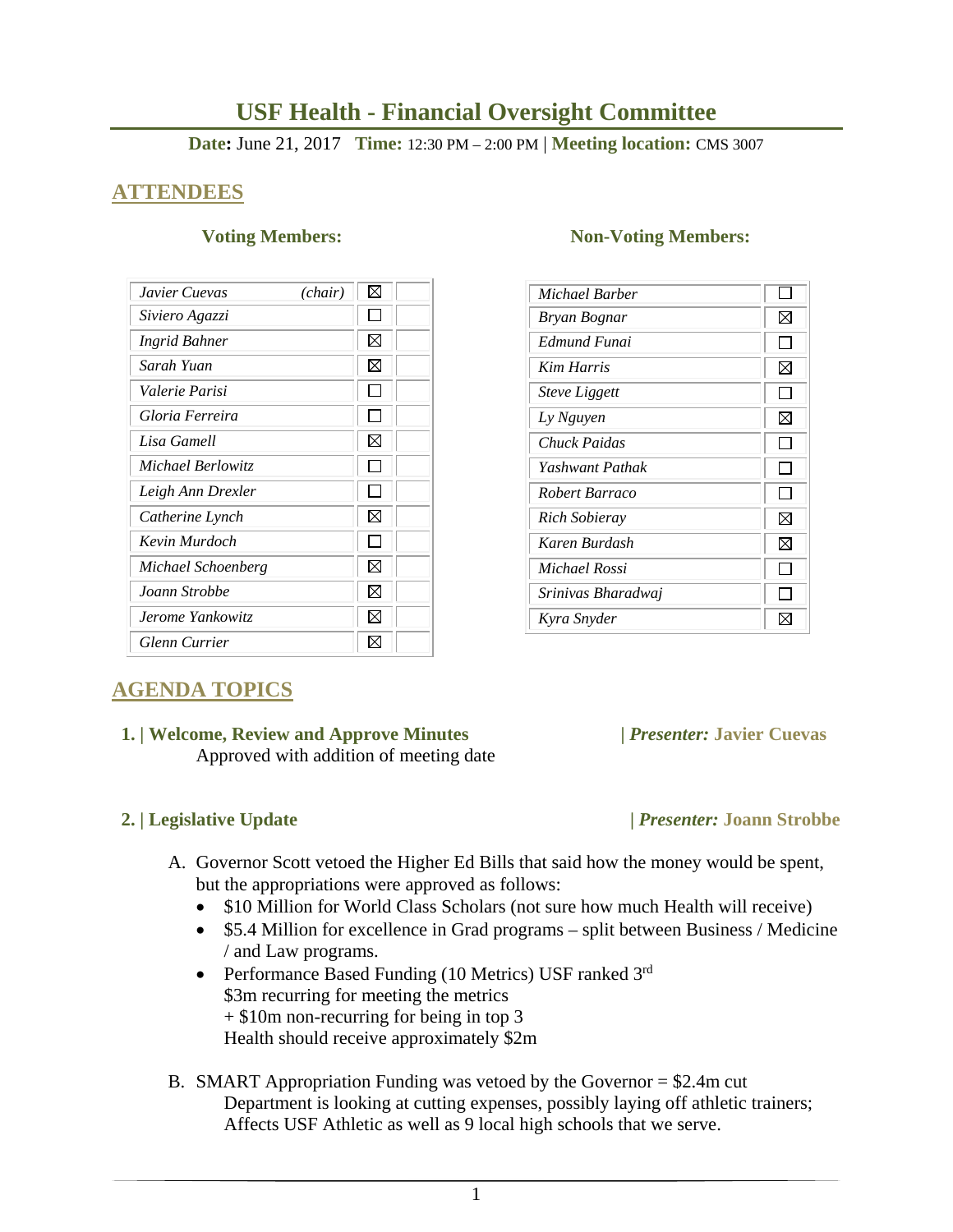MCOM Bonuses – will use the Education and Research Criteria from FY17 Chair swill also have a pool to allocate in order to recognize faculty.

### RCM Model

- Committee is to look specifically at F&A Redistribution
- Hurron Report currently MCOM received  $8\frac{1}{2}$  % of the F&A even though we generate the most.
- Research takes \$20m off the top for expenses
	- o how should we re-distribute expenses
	- o Rent the new plan distributes the charges to the colleges based on their percentage of costs.

## POST DOCS – Interpretation / Classification

- Main Campus is trying to define in a more inclusive way; could possibly lead to poor results if we are ever audited.
- Health errs on the safe side when defining Post Docs.
- Post Docs should be in a training position and have a J-1 VISA, not a H-1b
- Average Post Doc position should be for approximately 5-7 years.
- After 5 years, we force Post Docs to become Research Associates.
- But, a Post Doc may still be in training at 5 years vs. a Research Associate that is not necessarily planning to move up as faculty.
- Ly Nguyen-Miranda recommended we develop a clear definition of what a Post Doc is.
- Javier Cuevas suggested that it might be worthwhile to have a committee to look at this issue and clean it up.
- Steve Liggett suggested that a Staff Scientist position or career path might be an alternative – where they can advance, but may never become a P.I.
- Bryan Bognar suggested that we need to solidify / memorialize whatever definition is decided on.
- Ly Nguyen-Miranda will generate numbers and length of service for our Health Post Docs and Research Associates.

## **4. | USFPG Update |** *Presenter:* **Rich Sobieray**

## **OVERHEADS**

- Fund the Shared Services General Administrative Services, Finance, HR, RCO, Back end functions, Coding, Quality/Safety/Risk, IT, Patient Access, Clinical Operations
- FY 15 Overheads were \$36m. There was no QSR, no Epic, and poor patient access.
- FY 16 Overheads were \$45m (16-17% of Revenue).